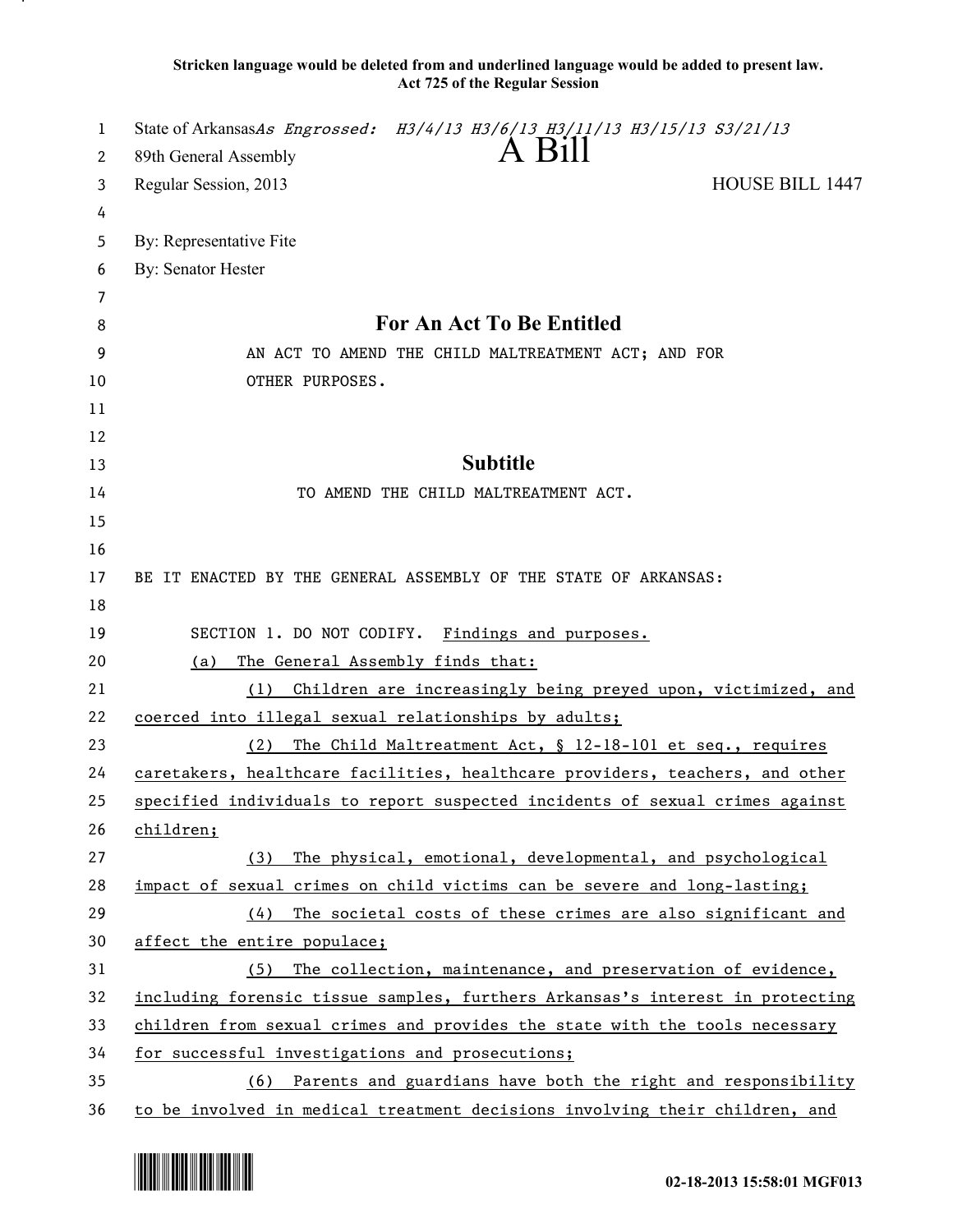| 1              | no one has the right to knowingly or willfully impede or circumvent this      |
|----------------|-------------------------------------------------------------------------------|
| $\mathbf{2}$   | right;                                                                        |
| 3              | (7)(A) There are documented cases of individuals other than a                 |
| 4              | parent or guardian aiding, abetting, and assisting minor girls to procure     |
| 5              | abortions without their parents' or guardians' knowledge, consent, or         |
| 6              | involvement.                                                                  |
| $\overline{7}$ | (B)<br>These activities of individuals other than a parent or                 |
| 8              | guardian include transporting children across state lines to avoid Arkansas's |
| 9              | parental involvement requirements for abortion; and                           |
| 10             | (8) Such actions violate both the sanctity of the familial                    |
| 11             | relationship and Arkansas's parental involvement law concerning abortion.     |
| 12             | The General Assembly's purposes in enacting the Child Maltreatment<br>(b)     |
| 13             | Act are to further the important and compelling state interests of:           |
| 14             | (1) Protecting children from sexually predatory adults;                       |
| 15             | (2) Ensuring that adults who are involved in illegal sexual                   |
| 16             | relationships or contact with children are reported, investigated, and, when  |
| 17             | warranted, prosecuted;                                                        |
| 18             | (3)(A) Relieving medical professionals and other mandatory                    |
| 19             | reporters of suspected sexual crimes against children from any responsibility |
| 20             | to personally investigate an allegation or suspicion.                         |
| 21             | (B) Mandatory reporters must simply report allegations,                       |
| 22             | suspicions, and pertinent facts.                                              |
| 23             | Trained law enforcement or social services personnel<br>(C)                   |
| 24             | are responsible for any investigation and for the ultimate disposition of the |
| 25             | allegation or case;                                                           |
| 26             | (4) Reducing the physical, emotional, developmental, and                      |
| 27             | psychological impact of sexual crimes on child victims;                       |
| 28             | (5) Reducing the societal and economic burden on the populace                 |
| 29             | that results from sexual crimes against children;                             |
| 30             | (6) Providing law enforcement officials with the tools and                    |
| 31             | evidence necessary to investigate and prosecute child predators; and          |
| 32             | (7) Protecting and respecting the right of parents and guardians              |
| 33             | to be involved in the medical decisions and treatment of their children and   |
| 34             | preventing anyone from knowingly or willfully subverting or circumventing     |
| 35             | these rights.                                                                 |
| 36             |                                                                               |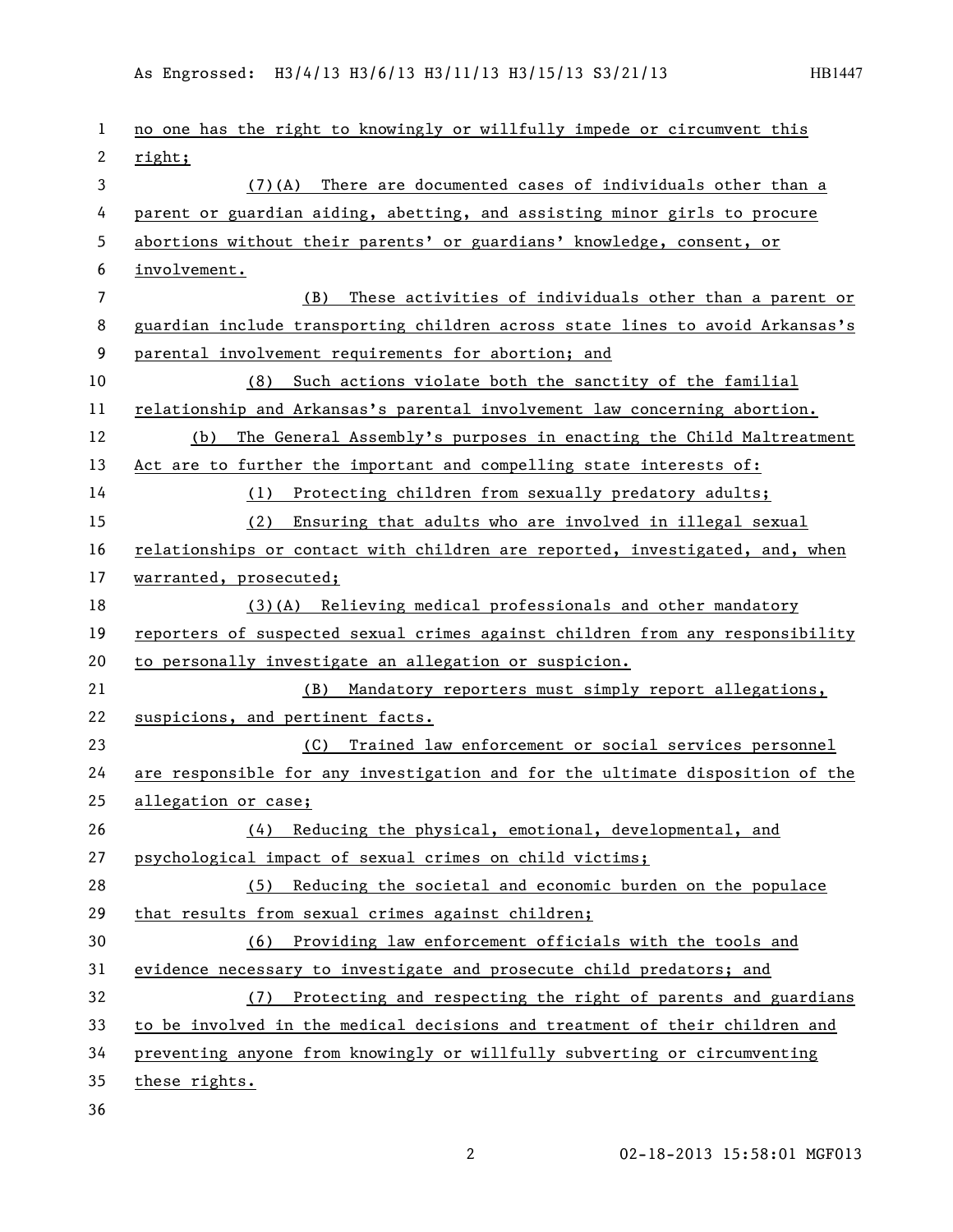## As Engrossed: H3/4/13 H3/6/13 H3/11/13 H3/15/13 S3/21/13 HB1447

| 1  | SECTION 2. Arkansas Code § 12-18-103, concerning definitions for the          |
|----|-------------------------------------------------------------------------------|
| 2  | Child Maltreatment Act, is amended to add an additional subdivision to read   |
| 3  | as follows:                                                                   |
| 4  | (2)(A) "Abortion" means the act of using or prescribing any                   |
| 5  | instrument, medicine, drug, or any other substance, device, or means with the |
| 6  | intent to terminate the clinically diagnosable pregnancy of a woman with      |
| 7  | knowledge that the termination by those means will with reasonable likelihood |
| 8  | cause the death of the unborn child.                                          |
| 9  | "Abortion" does not mean the act of using or<br>(B)                           |
| 10 | prescribing any instrument, medicine, drug, or any other substance, device,   |
| 11 | or means with the intent to terminate the clinically diagnosable pregnancy if |
| 12 | done with the intent to:                                                      |
| 13 | (i) Save the life or preserve the health of the                               |
| 14 | unborn child;                                                                 |
| 15 | Remove a dead unborn child caused by<br>(ii)                                  |
| 16 | spontaneous abortion; or                                                      |
| 17 | (iii) Remove an ectopic pregnancy.                                            |
| 18 |                                                                               |
| 19 | SECTION 3. Arkansas Code § 12-18-103, concerning definitions for the          |
| 20 | Child Maltreatment Act, is amended to add an additional subdivision to read   |
| 21 | as follows:                                                                   |
| 22 | (17) "Reproductive healthcare facility" means any office,                     |
| 23 | clinic, or any other physical location that provides abortions, abortion      |
| 24 | counseling, abortion referrals, contraceptives, contraceptive counseling, sex |
| 25 | education, or gynecological care and services;                                |
| 26 |                                                                               |
| 27 | SECTION 4. Arkansas Code § 12-18-103(18), concerning definitions for          |
| 28 | the Child Maltreatment Act, is amended to read as follows:                    |
| 29 | By a person younger than $t$ hirteen $(13)$ fourteen $(14)$<br>(E)            |
| 30 | years of age to a person younger than eighteen (18) years of age:             |
| 31 | (i)<br>Sexual intercourse, deviate sexual activity, or                        |
| 32 | sexual contact by forcible compulsion; or                                     |
| 33 | Attempted sexual intercourse, deviate sexual<br>(ii)                          |
| 34 | activity, or sexual contact by forcible compulsion;                           |
| 35 |                                                                               |
| 36 | SECTION 5. Arkansas Code Title 12, Chapter 18, Subchapter 1, is               |

02-18-2013 15:58:01 MGF013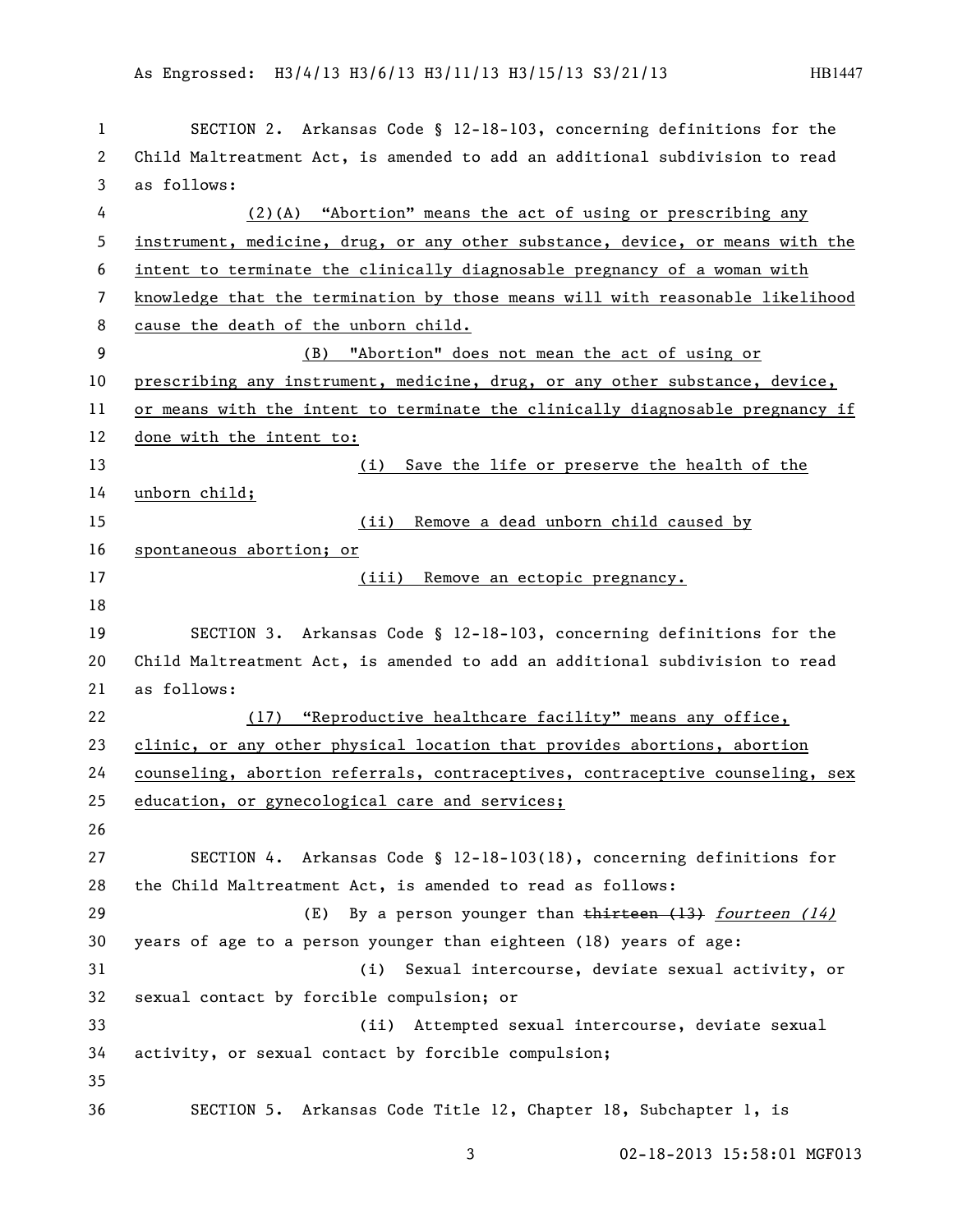| 1              | amended to add an additional section to read as follows:                      |
|----------------|-------------------------------------------------------------------------------|
| 2              | 12-18-108. Maintenance of forensic samples from abortions performed on        |
| 3              | a child.                                                                      |
| 4              | $(a)(1)$ A physician who performs an abortion on a child who is less          |
| 5              | than fourteen $(14)$ years of age at the time of the abortion shall preserve  |
| 6              | under this subchapter fetal tissue extracted during the abortion in           |
| $\overline{7}$ | accordance with rules adopted by the office of the State Crime Laboratory.    |
| 8              | (2) Before submitting the tissue under subdivision (a)(2) of                  |
| 9              | this section, the physician shall redact protected health information as      |
| 10             | required under the Health Insurance Portability and Accountability Act of     |
| 11             | 1996, Pub. L. No. 104-191.                                                    |
| 12             | (4) The physician or the reporting medical facility shall                     |
| 13             | contact the law enforcement agency in the jurisdiction where the child        |
| 14             | <u>resides.</u>                                                               |
| 15             | The <i>State Crime Laboratory</i> shall adopt rules prescribing:<br>(b)       |
| 16             | The amount and type of fetal tissue to be preserved under<br>(1)              |
| 17             | this section;                                                                 |
| 18             | Procedures for the proper preservation of the tissue for the<br>(2)           |
| 19             | purpose of DNA testing and examination;                                       |
| 20             | Procedures for documenting the chain of custody of the<br>(3)                 |
| 21             | tissue for use as evidence;                                                   |
| 22             | (4) Procedures for proper disposal of fetal tissue preserved                  |
| 23             | under this section;                                                           |
| 24             | (5) A uniform reporting instrument mandated to be utilized by                 |
| 25             | physicians when submitting fetal tissue under this section which shall        |
| 26             | include the name and address of the physician submitting the fetal tissue and |
| 27             | the name and complete address of residence of the parent or legal guardian of |
| 28             | the child upon whom the abortion was performed; and                           |
| 29             | Procedures for communication with law enforcement agencies<br>(6)             |
| 30             | regarding evidence and information obtained under this section.               |
| 31             | Failure of a physician to comply with this section or any rule<br>(c)         |
| 32             | adopted under this section shall constitute unprofessional conduct under the  |
| 33             | <u>Arkansas Medical Practices Act, § 17-95-201 et seq.</u>                    |
| 34             |                                                                               |
| 35             | SECTION 6. Arkansas Code Title 12, Chapter 18, Subchapter 2, is               |
| 36             | amended to add an additional section to read as follows:                      |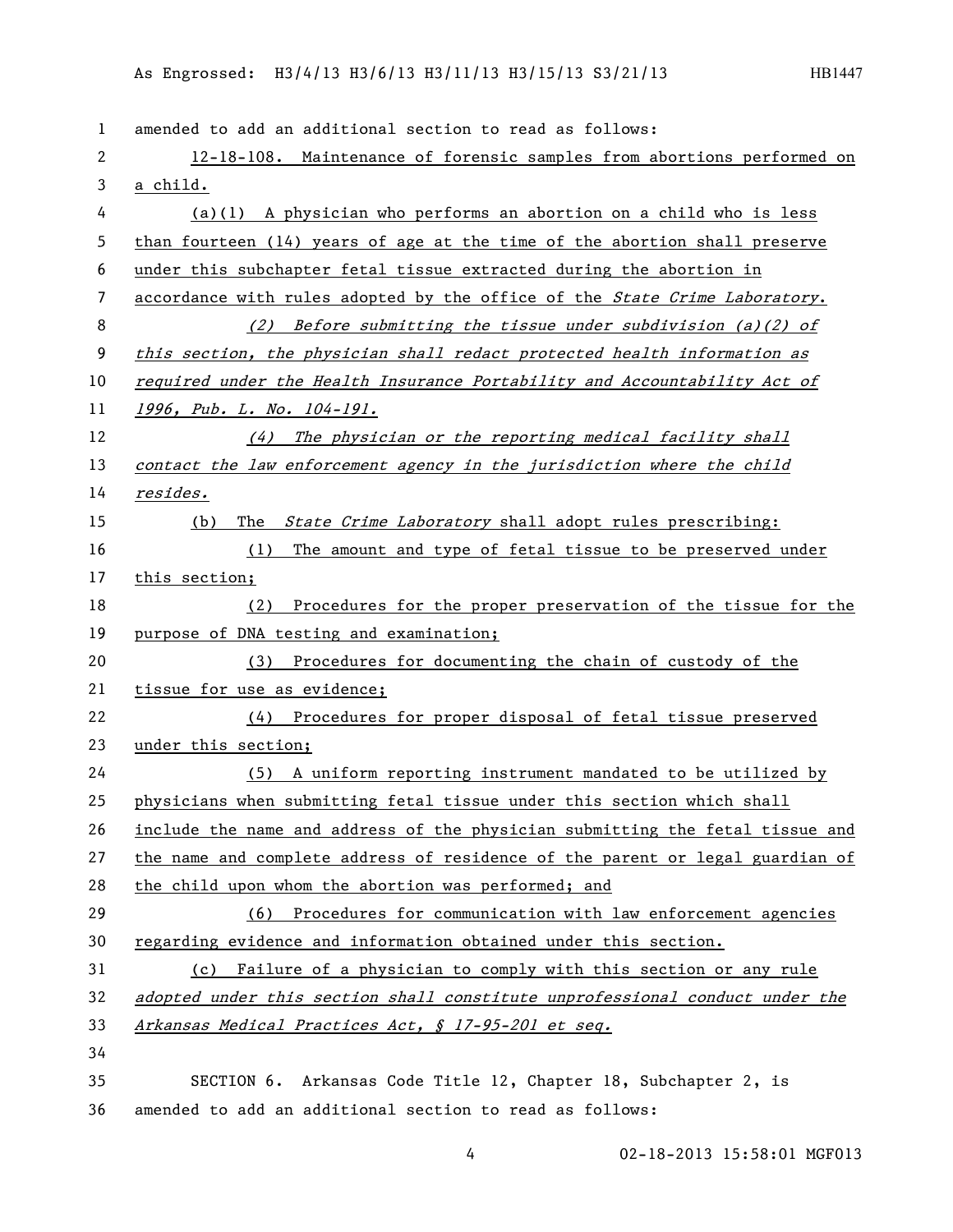As Engrossed: H3/4/13 H3/6/13 H3/11/13 H3/15/13 S3/21/13 HB1447

| 1  | 12-18-210. Prohibition on intentionally causing, aiding, abetting, or                |
|----|--------------------------------------------------------------------------------------|
| 2  | assisting a child to obtain an abortion without parental consent.                    |
| 3  | $(a)(1)$ A person shall not intentionally cause, aid, or assist a child              |
| 4  | to obtain an abortion without the consent or notification regarding judicial         |
| 5  | bypass of the requirement for consent under §§ 20-16-801, 20-16-804, and 20-         |
| 6  | 16-805.                                                                              |
| 7  | (2) Subdivision (a)(1) of this section does not affect $\S$ 20-16-                   |
| 8  | 808.                                                                                 |
| 9  | $(b)(1)$ A person who violates subsection (a) of this section shall be               |
| 10 | civilly liable to the child and to the person or persons required to give the        |
| 11 | <u>consent</u> under § 20-16-801.                                                    |
| 12 | (2) A court may award:                                                               |
| 13 | (A) Damages to the person or persons adversely affected by                           |
| 14 | a violation of subsection (a) of this section, including compensation for            |
| 15 | emotional injury without the need for personal presence at the act or event;         |
| 16 | and                                                                                  |
| 17 | Attorneys' fees, litigation costs, and punitive<br>(B)                               |
| 18 | damages.                                                                             |
|    |                                                                                      |
| 19 | An adult who engages in or consents to another person<br>(3)                         |
| 20 | engaging in a sexual act with a child in violation of the Arkansas Criminal          |
| 21 | Code $\S$ 5-1-101, that results in the child's pregnancy, shall not be awarded       |
| 22 | damages under this section.                                                          |
| 23 | An unemancipated child does not have capacity to consent to any<br>$\left( c\right)$ |
| 24 | action in violation of this section.                                                 |
| 25 | (d) Upon a petition by any person adversely affected or who reasonably               |
| 26 | may be adversely affected by the conduct, a court of competent jurisdiction          |
| 27 | may enjoin conduct that would violate this section upon a showing that the           |
| 28 | conduct:                                                                             |
| 29 | Is reasonably anticipated to occur in the future; or<br>(1)                          |
| 30 | Has occurred in the past, whether with the same child or<br>(2)                      |
| 31 | others, and that it is not unreasonable to expect that the conduct will be           |
| 32 | repeated.                                                                            |
| 33 |                                                                                      |
| 34 | SECTION 7. Arkansas Code § 12-18-402(b), concerning mandated reporters               |
| 35 | for the Child Maltreatment Act, is amended to add two additional subdivisions        |